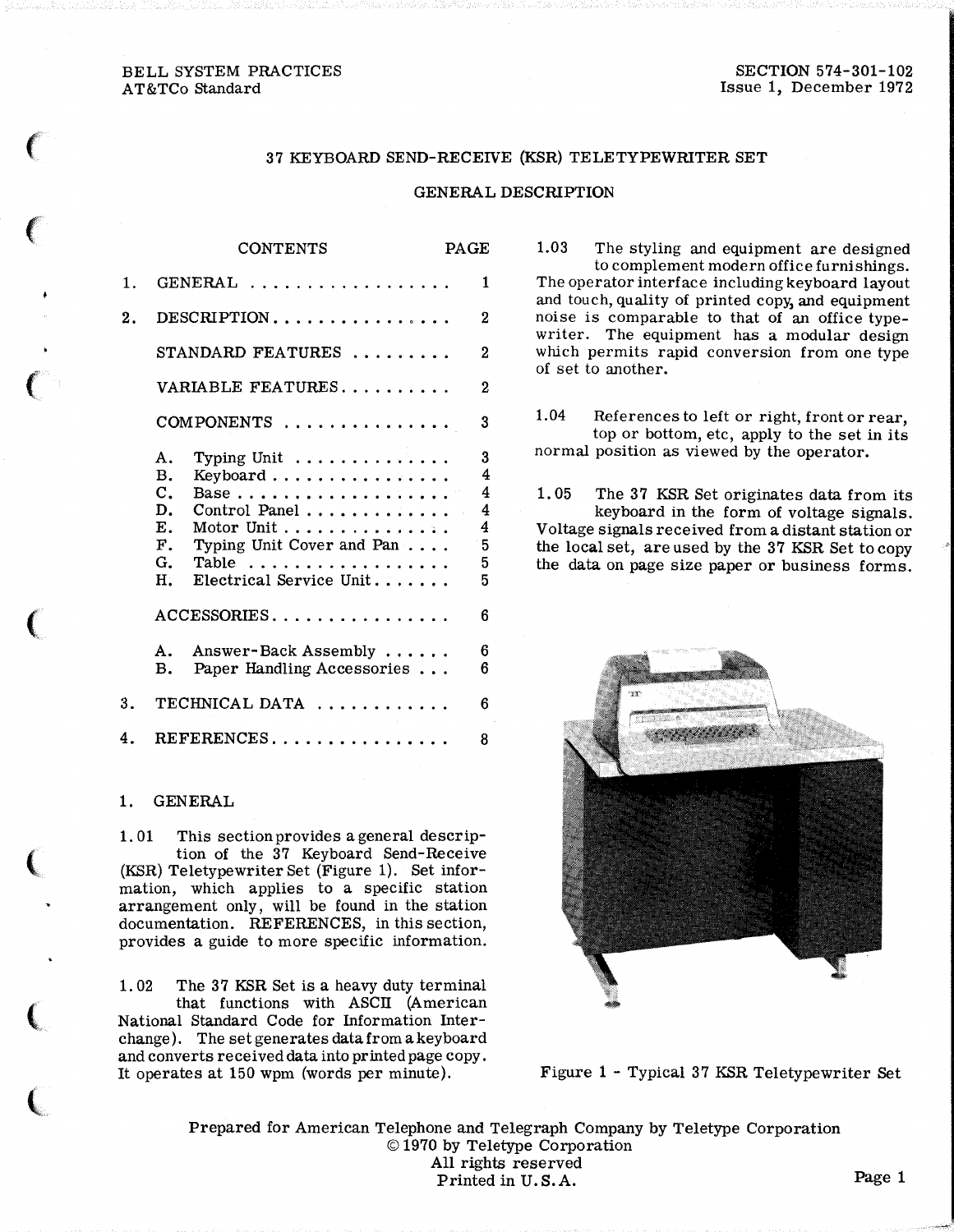# 2. DESCRIPTION

2. 01 Figure 1 shows a typical KSR set which consists of the following components:

> Typing Unit Keyboard Control Panel Motor Unit Typing Unit Cover and Pan Table Electrical Service Unit

# STANDARD FEATURES

- 2.02 The following features are standard on KSR sets:
	- Sends on-line from keyboard.
	- Sends and receives at the speed of 150 wpm (15 characters a second) with a 10 unit code transmission pattern.
	- Generates all 128 ASCII combinations with even parity.
	- Receives all 128 ASCII combinations prints 94 graphics including upper and lower case alphabet.
	- Seventy-two characters on a line (10 per inch). Craftsman adjustable for shorter or longer lengths up to 80 characters.
	- End of printed line indication (lamp) which is craftsman adjustable.
	- On-line backspace.
	- On-line carriage return and line feed.
	- Local carriage return.
	- Local paper feed-out.
	- Operator control of multiple copy.
	- Operator control of vertical spacing. (a) 3 lines per inch.
		- (b) 6 lines per inch.
	- Roll paper (friction feed sets) or fanfolded, form-feed paper with marginal perforations (sprocket feed sets).
	- Print position indicator (next character indicator).
	- Print position scale.

### VARIABLE FEATURES

2. 03 In addition to standard features, certain options and accessories can be obtained. Some variable features and/or station arrangements prohibit use of other features. The appropriate station document lists the features of the particular station arrangement.

> Interfacing that conforms with EIA (Electronics IndustriesAssociation) Standards.

<u>'</u>

)

.)

)

;)

 $\boldsymbol{j}$ 

*,,,)* 

- Two-color printing.
- Printed graphics extension.
- On-line horizontal tab set and clear.
- On-line vertical tab set and clear.
- Half-forward, half-reverse, and reverse line feed.
- Carriage return on receipt of VT or FF characters, in addition to performance of VT or FF function.
- Dedicated half-duplex, dedicated full duplex, or line control of home copy.
- Answer- back triggered either automatically or manually.
- Keyboard transmission blinded on NAK character, unblinded on ACK character.
- Indication of incorrect vertical parity.
- Even parity sensitive control functions  $$ vertical parity required on all control functions.
- Character repeat feature  $-$  craftsman adjustable.

Note: This feature is normally disabled on all keys except the following:

Space NEW LINE **BACKSPACE** NULL DELETE Period (.) Hyphen $(-)$ , Equal $(=)$ Underscore () Colon (:), Asterisk(\*) Character X

Page 2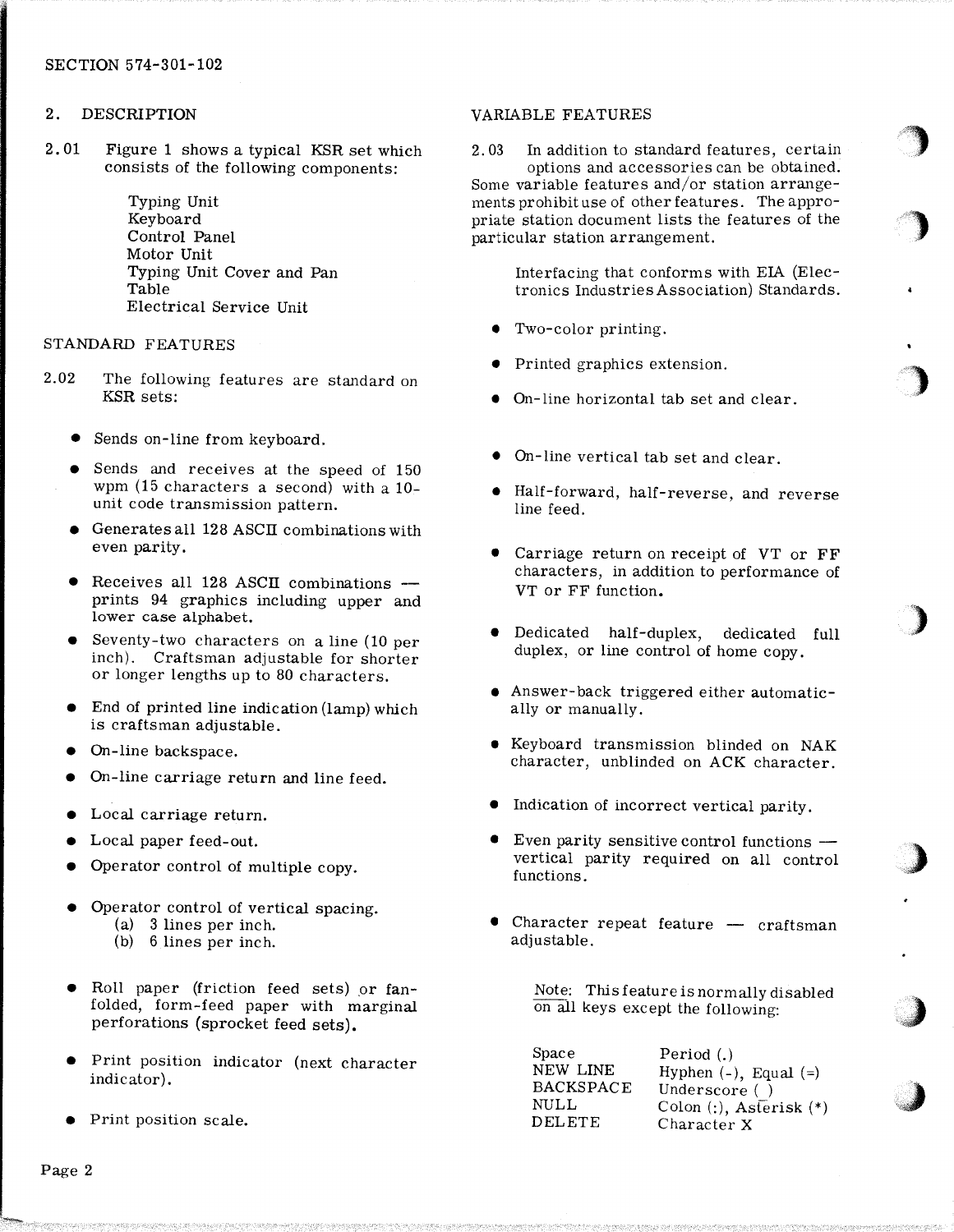- Alarm indication for low-paper (friction feed sets) or paper-out condition (sprocket feed sets).
- Carriage return and line feed on NEW LINE character.
- Form advance (form-out).
- Vertical tabulation (craftsman adjustable).
- Horizontal tabulation (craftsman adjustable).
- Automatic carriage return at end-of-line.
- Print suppression.
- "Character received" contact mechamsm.
- Code reading contacts.

#### COMPONENTS

*(* 

 $\epsilon$ 

 $\mathcal{C}$ 

 $\epsilon$ 

 $\left(\right)$ 

(

 $\left($ 

A. Typing Unit

2.04 The typing unit (Figure 2) receives information serially by means of a single magnet (two coils) type of selector. A function box is provided for character and character sequence recognition.

2.05 Page copy is provided by the typing unit which prints both upper and lower case characters utilizing a typebox positioned by an aggregate motion mechanism. The typebox is moved from character to character and is returned to its retracted position when reception stops, thus, making all characters visible when the machine is idle.

2.06 The typing unit is capable of printing symbols for all 128 ASCII characters. Normally, however, it will be arranged to print the 94 graphic, numeric, and alpha characters.

2.07 Normally the typing unit will print ten characters per inch allowing 72 characters on an  $8-1/2$  inch platen with normal margins on the paper. Optionally, other typing units may be arranged to print 80 characters. Line feed provides for spacing six lines per vertical inch.

- 2. 08 Two types of paper feed options are available.
	- (a) The friction feed typing unit accommodates roll paper widths of 3 to  $8-1/2$ inches and can provide multiple copies consisting of one original and up to two carbons.
	- (b) The sprocket feed typing unit accommodates paper 11 inches long and  $9-1/2$ inches wide. One-half inch is needed on each side of a page to allow for sprocket holes. The typing unit can provide multiple copies consisting of one original and up to five carbons.
- 2. 09 All typing units are equipped with line feed and carriage return (both on-line and local), on-line backspace, and craftsman adjustable margins.

2.10 Optional paper positioning controls are provided for either friction feed or sprocket feed typing units:



Figure 2 - Typical Typing Unit

(a) Form-Feed  $-$  When the typing unit detects the form -feed character, it will position the paper for printing on the first line of the next page. Pages approximately 15 inches in length, adjustable by a craftsman, may be accommodated. The typingunit form feeds three lines during one character interval. Form feed will not function when the paper is positioned to print on the first line of the form.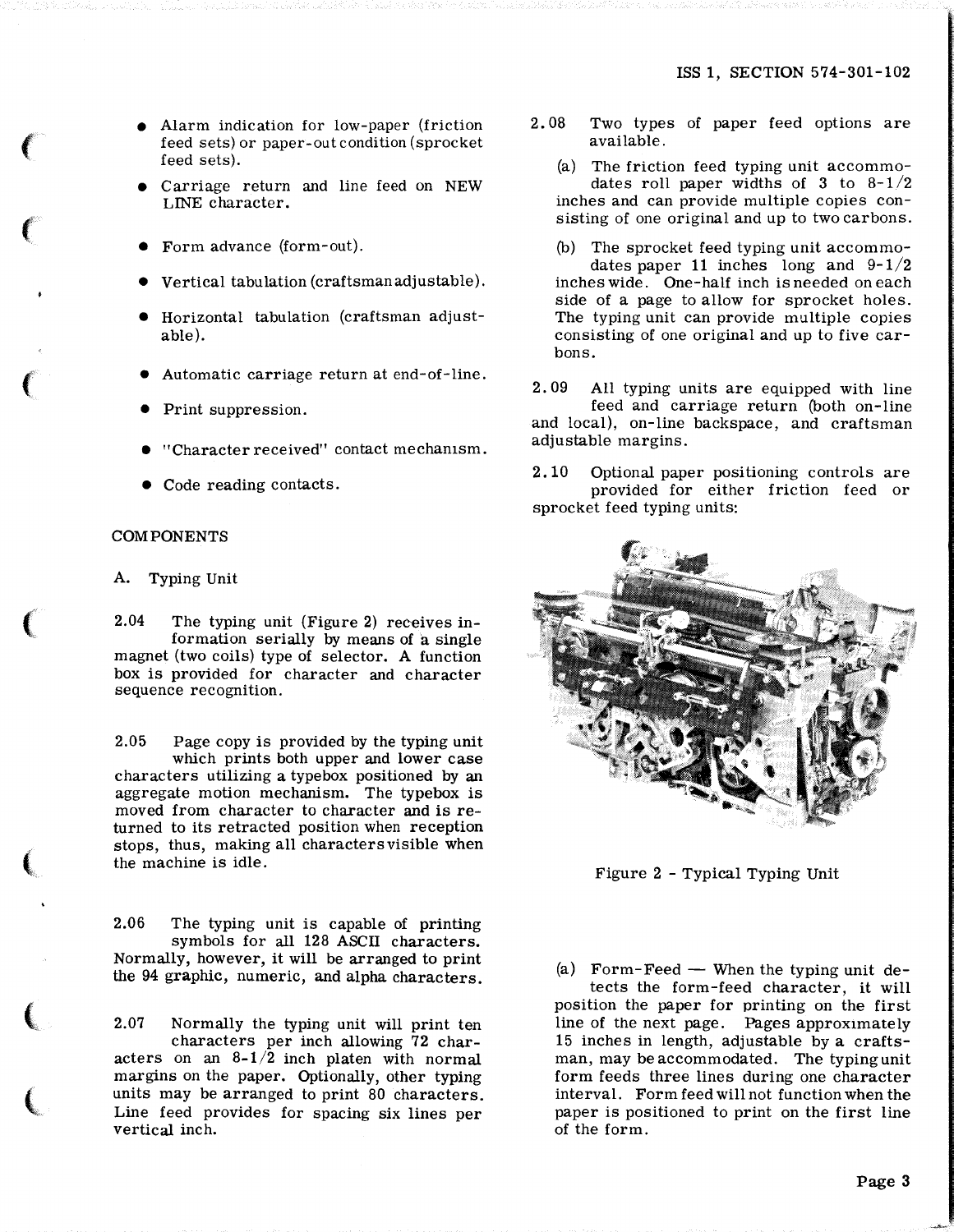- $(b)$  Horizontal Tabulation  $-$  This feature is a fixed tabulator stop type. The fixed stops are set by a craftsman to customer specifications.
- $(c)$  Vertical Tabulation  $-$  This feature is a fixed tabulator stop type. The fixed stops are set by a craftsman to customer specifications.
- (d) Horizontal Tab Set and Clear  $-$  This is an on-line feature used to set and clear tabulation stops in the typing unit horizontal tabulation mechanism. The characters ESC 1 are used to set tabulator stops and the characters ESC 2 are used to clear the stops.
- (e) Vertical Tab Set and Clear  $-$  This is an on-line feature used to set and clear the tabulation stops in the typing unit vertical tabulation mechanism. The characters ESC 5 are used to set the tabulator stops and the characters ESC 6 are used to clear the stops.
- B. Keyboard

2. 11 A 4-row keyboard configuration (Figure 3) is used. The keytoparrangement is consistent with a standard office typewriter (Figure 4), but certain keytop designations may vary slightly for system requirements.

2. 12 The keyboard is an electromechanical device for generating ASCII combinations. It converts the mechanical depression of a key into electrical code paths. Keys move code bars which control electrical contacts. The electrical contacts present a parallel wire output to a keyboard control logic card and a distributor card in the electrical service unit, which converts the signals into a serial output with even vertical parity.



Figure 3 - Typical Keyboard

2. 13 It is possible to generate all 128 code combinations of ASCll. Upper and lower case alpha characters, numerics, and special graphic characters are designated on the keytops. Control characters are designated on the keyboard in two ways. The most often used controls appear on separate keys and are active in both the shifted and unshifted conditions without use of the CONTRL key. Another group of controls appear on the same keytop with a graphic. To generate these code combinations, it is necessary to depress the CONTRL key while the particular key is struck. All control character designations requiring the depression of the CONTRL key, as well as the individual key, are printed 0n the keytops in charcoal grey.

)

)

)

,)

',:J

2. 14 A repeat feature is provided on each key

generating a character. Further depression of the key beyond its normal stop position will cause the associated character to be generated repetitively at the maximum character rate. The repeat feature can be enabled or disabled by a craftsman.

C. Base

2.15 The base provides mounting facilities for the typing unit, motor unit, and intermediate gear assembly. Holes are also provided on the base for mounting the keyboard reset mechanism and printer margin indicator switch.

D. Control Panel

2.16 The control panel which is located above the keyboard contains a number of nonlocking pushbuttons. In addition, there are two mechanical pushbuttons designated PAPER ADVANCE and LOCAL RETURN. The designations on the nonlocking pushbuttons vary according to customer requirements. The pushbuttons, in general, reflect the condition of the set or components, or cause certain components to become operational.

E. Motor Unit

2.17 The function of the motor is to drive the *)*  typing unit and keyboard reset mechanism.

2.18 The motor is a synchronous-type, rated

at 1/20 horsepower, and is operated from a 115 volt  $\pm 10$  percent ac, single phase, 60 Hz  $\pm$ 0.45 Hz source of commercial power.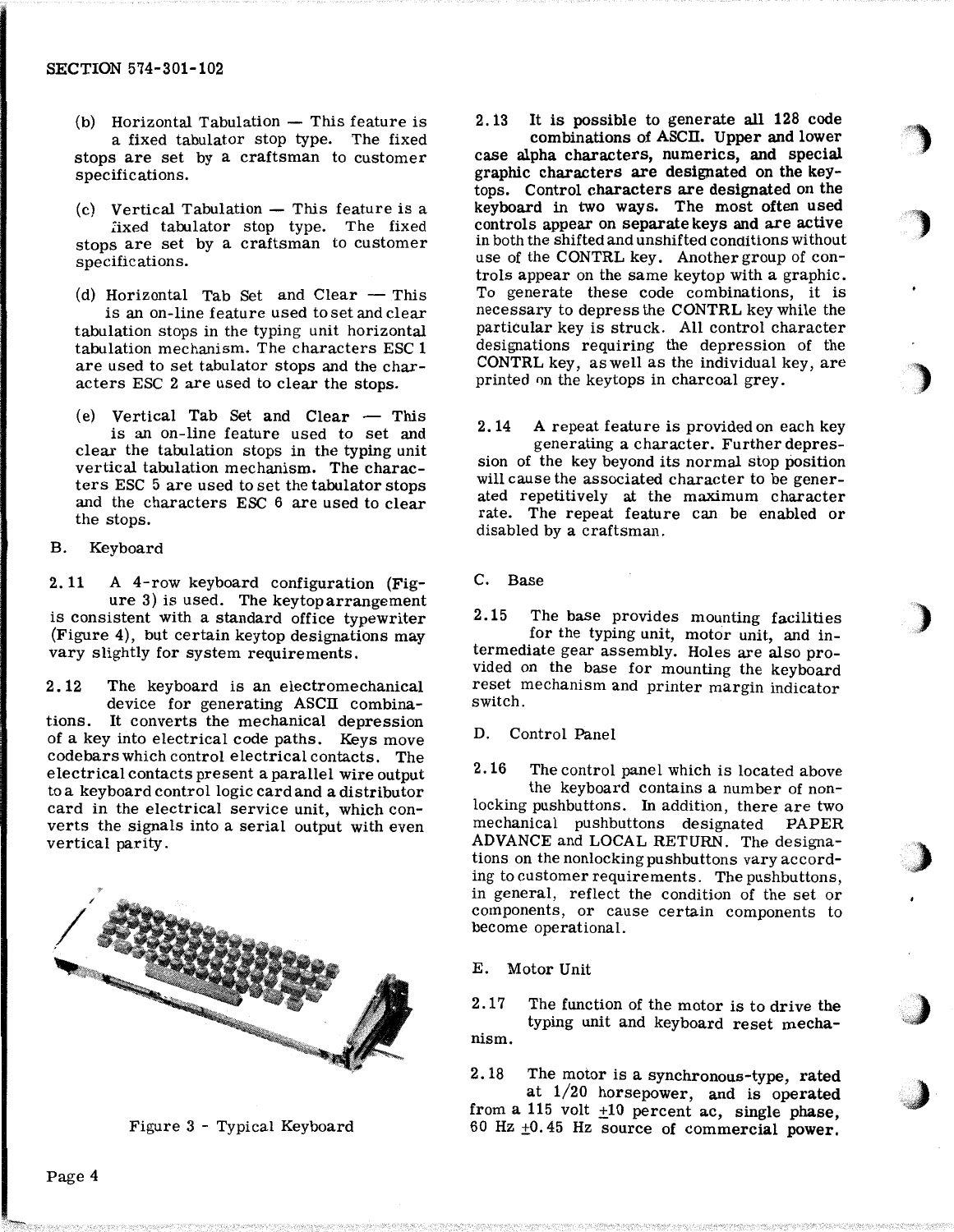

Figure 4 - Typical Keyboard Arrangement

It consists of a 2-pole wound stator with two windings (a main running winding and a start winding), and a ball bearing rotor. In addition, the motor is protected by a start relay, capacitor, and thermal cutout switch which are mounted in a compartment of the motor mounting cradle.

F. Typing Unit Cover and Pan

2. 19 The typing unit cover and pan includes copylights and provides the housing for the typing unit, keyboard and base, motor, and control panel. The cover and pan with assembled components normally mounts onto a table.

2. 20 The cover is hinged to the pan and can be easily removed, or it may be raised and extended over interior components while maintenance is being performed.

2. 21 Two lids at the top of the cover provide access to the typing unit for ribbon changing, replenishing paper supply, adjusting print hammer for multiple copy, etc.

G. Table

*(* 

 $\epsilon$ 

 $\epsilon$ 

 $\big($ 

 $\left($ 

 $\left($ 

 $\overline{\mathbf{C}}$ 

2.22 The table provides a mounting surface for the typing unit cover and pan and the other components which the cover and pan houses. In addition, a compartment of the table provides facilities for mounting the electrical service unit. The ac power for the set components is obtained from the electrical service unit when its ac power cord is plugged into a commercial source of power.

2. 23 Three optionally available tables may be obtained: A double-compartment table and two single-compartment tables which differ primarily in overall depth dimension (Figure 6 ).

H. Electrical Service Unit

2. 24 The electrical service unit (Figure 5) consists of a chassis assembly which mounts into the lower part of the knee well of the table. The chassis assembly has a multivoltage power supply, a wiring field, and is equipped with card connectors. A set of circuit cards is selected for a given arrangement to provide set logic. The cards mount into the card connectors.

2. 25 Wiring from the card connectors terminates at the wiring field which provides a centralized wiring location for the set. A cable assembly with several plugs also terminates at the wiring field. The plugs connect to the typing unit, keyboard and base, control panel, copylights, etc. An interface connector provides a signal interchange point.

2. 26 A power cord from the electrical service unit plugs into a commercial ac power source. Some electrical service units contain a utility strip, with ac receptacles. The ac power cord from the utility strip plugs into a commercial power source, and the power cord from the electrical service unit chassis plugs into the utility strip receptacle.

2. 27 A bell assembly, copylight transformer, and motor control relay are also a part of the utility strip and derive their power from the multivoltage power supply in the chassis through a second utility strip terminal board.

2. 28 The multivoltage power supply converts ac power into appropriate de power which is used for internal set operation, ie, the solenoids, lamp driver amplifiers, motor control relay, bell, integrated and discrete semiconductor circuits, etc.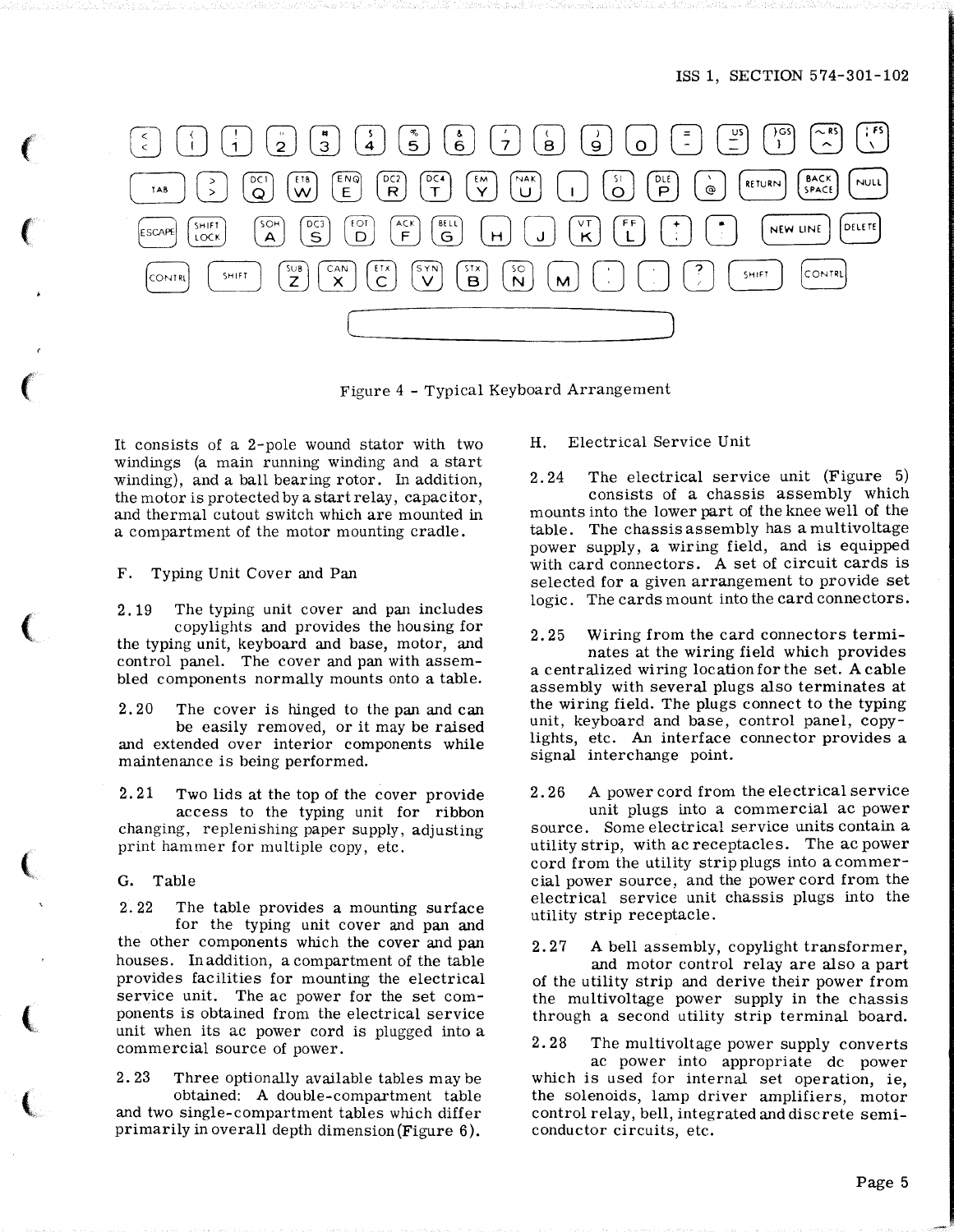## TYPICAL CIRCUIT CARD SETS

| Cards                           | Quantity |
|---------------------------------|----------|
| Mode Control (150 wpm)          |          |
| <b>Receive Device Control</b>   |          |
| Receive Control                 |          |
| Alarms (or alarms and automatic |          |
| control)                        |          |
| Keyboard Control                |          |
| Distributor                     |          |
| Send Control                    |          |
| Channel Control                 |          |
| Two-Color Ribbon Control*       |          |

### \*Optional

### ACCESSORIES

### A. Answer-Back Assembly

2. 29 The answer-back assembly provides for automatically transmitting a maximum of 20 characters for set identification. The assembly consists of a mechanism, anelectronic circuit, and a mounting arrangement.



Figure 5 - Typical Electrical Service Unit

2.30 Themechanism (answer-back unit) hasa magnet assembly which, each time it is pulsed and released, moves a 20-character codeable drum. Contact wires ride tines of the drum. The electronic circuit (answer-back driver card) drives the magnet and provides read-out for the contacts.

'")

**")** 

)

)<br>-<br>3 '

#### B. Paper Handling Accessories

2. 31 A number of paper handling accessories are available for sets with sprocket feed typing units. Modification kits are available for either front or rear loading of a standard box of paper forms. Front loading of forms can be used for forms up to 14 inches in length. Forms approximately 14 to 15 inches long can be loaded from the rear of the table. A form accumulator is also available as an accessory if desired.

### 3. TECHNICAL DATA

- 3.01 Electrical and Environmental Characteristics
	- (a) Power ..... 115 volts ac  $\pm 10\%$ , 60 Hz  $± 0.45$  Hz, 15 ampere fused circuits, single phase (3 -wire) ·
	- $(b)$  Temperature ranges  $-$

This equipment is intended to be operated in a room environment within the temperature range of  $40^{\circ}$  F to  $110^{\circ}$  F. Serious damage to it could result if this range is exceeded. In this connection, particular caution should be exercised in using acoustical or other enclosures.

- (c) Ambient relative ) humidity.......From 0 to 95 percent
- 3.02 Physical Characteristics
	- (a) Dimensions . . . . . . . . . See Figure  $6$
	- (b) Weight  $\dots \dots \dots \dots \dots$  204 pounds
	- (c) Power cord

Purpose ...... Provides ac power for entire set Type . . . . Single 3 -pin polarized cord

Length . . . 8 feet from back of cabinet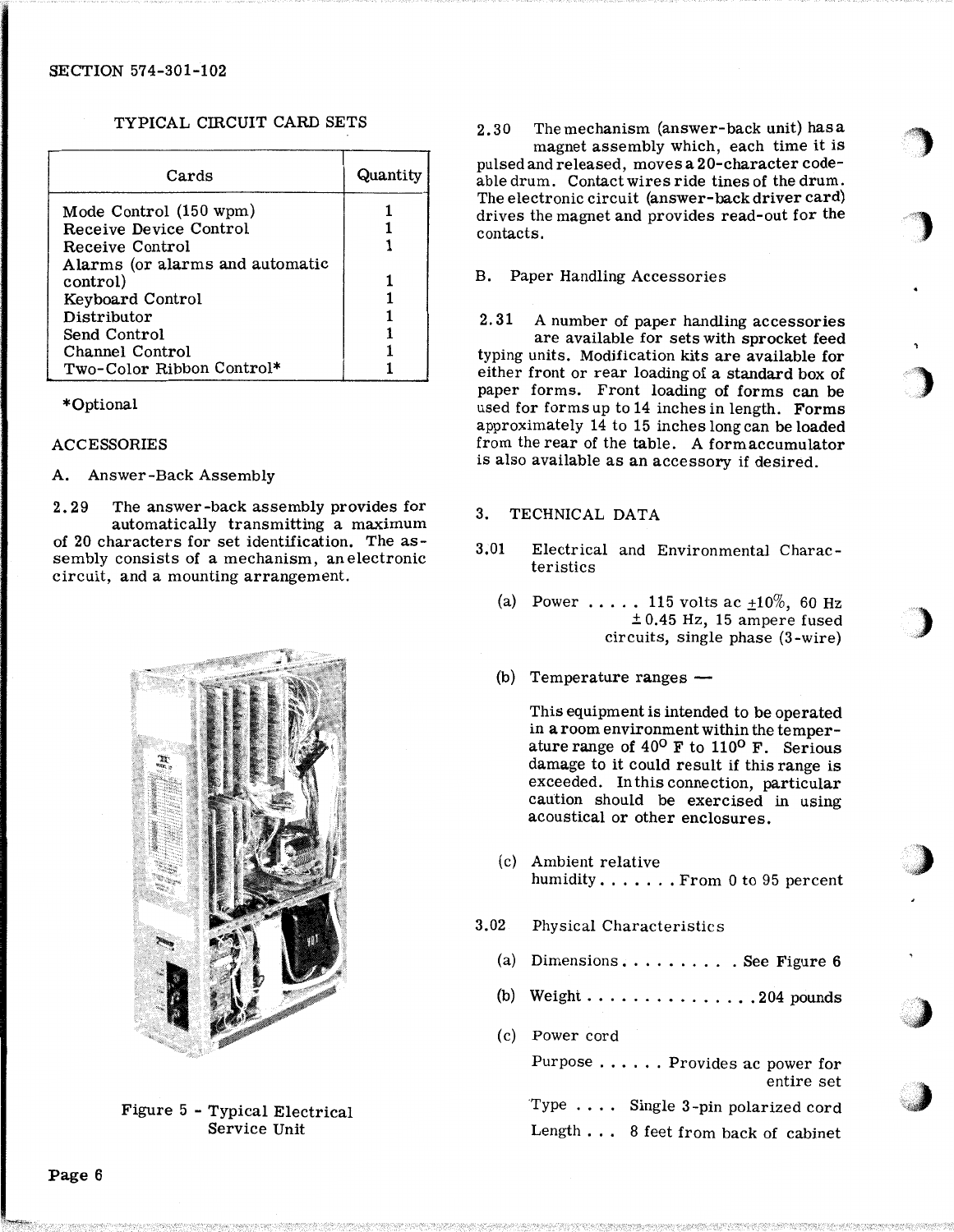

Figure 6 - 37 KSR Set Dimensions